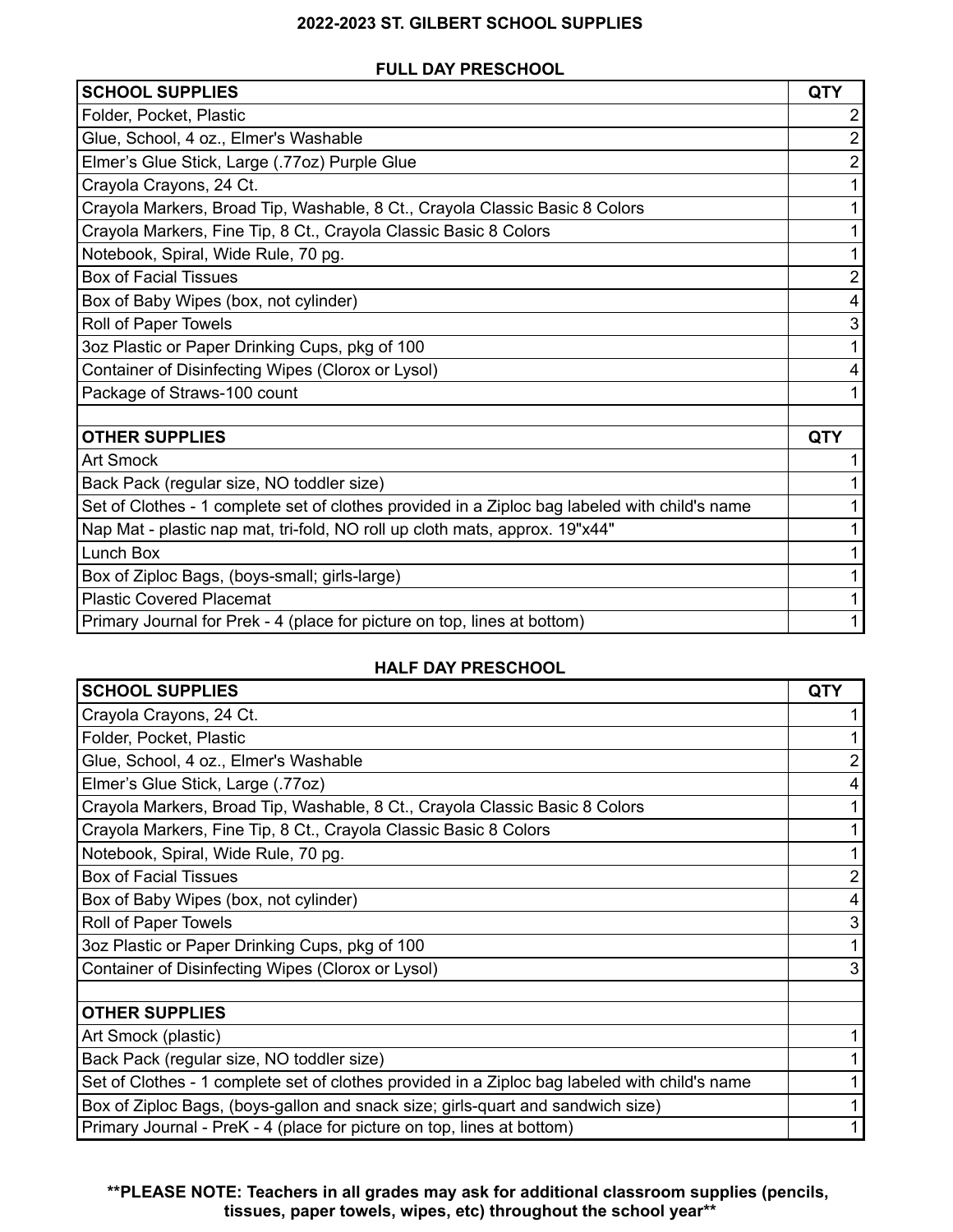## **KINDERGARTEN**

| <b>SCHOOL SUPPLIES</b>                                                                                                        | QTY            |
|-------------------------------------------------------------------------------------------------------------------------------|----------------|
| Crayola Crayons, 24 Ct.                                                                                                       | 1              |
| Expo Dry Erase Markers, Low Odor, Black, Fine Point                                                                           | 4              |
| Folder, Pocket, Plastic                                                                                                       | 1              |
| Notebook, Spiral, Wide Rule, 70 pg.                                                                                           | 1              |
| Glue, School, 4 oz., Elmer's Washable                                                                                         | $\mathbf 2$    |
| Markers, Broad Tip, Washable, 8 Ct., Crayola Classic Basic 8 Colors                                                           | $\overline{2}$ |
| Pencils, #2 SHARPENED                                                                                                         | 12             |
| Pencil Case/Pouch, zippered                                                                                                   | $\mathbf 1$    |
| School Box, 9" X 6"                                                                                                           | 1              |
| Scissors, Kids, Blunt Tip, Fiskars (no plastic)                                                                               | 1              |
| Stickers, 120 pk                                                                                                              | 1              |
| Crayola Watercolors, 8 Colors                                                                                                 | 1              |
| <b>Box of Facial Tissues</b>                                                                                                  | 1              |
| Baby Wipes - one package                                                                                                      | 1              |
| Roll of Paper Towels                                                                                                          | 1              |
| Package of straws                                                                                                             | 1              |
| Container of Disinfecting Wipes (Clorox or Lysol)                                                                             | 1              |
|                                                                                                                               |                |
| <b>ART CLASS SUPPLIES</b>                                                                                                     | <b>QTY</b>     |
| Pencil, #2                                                                                                                    | 1              |
| Black Sharpie Marker, Fine Tip                                                                                                | 1              |
| Box of Baby Wipes                                                                                                             | 1              |
| Sketchbook, at least 50 blank pages, no lines, bound together                                                                 | $\mathbf{0}$   |
| <b>OTHER SUPPLIES</b>                                                                                                         | QTY            |
|                                                                                                                               |                |
| Headphones (child size)                                                                                                       | 1              |
| Box of Ziploc Bags, (boys-gallon; girls-quart)                                                                                | 1              |
| Bath Size Towel, for rest time (plastic mats or padded /bulky towels are not allowed)<br>Adult Size T-Shirt (for paint smock) | 1<br>1         |
| Oversize Plain White T-Shirt (K memory shirt- we put a new design on it each month)                                           |                |
| Back pack                                                                                                                     | 1<br>1         |
|                                                                                                                               |                |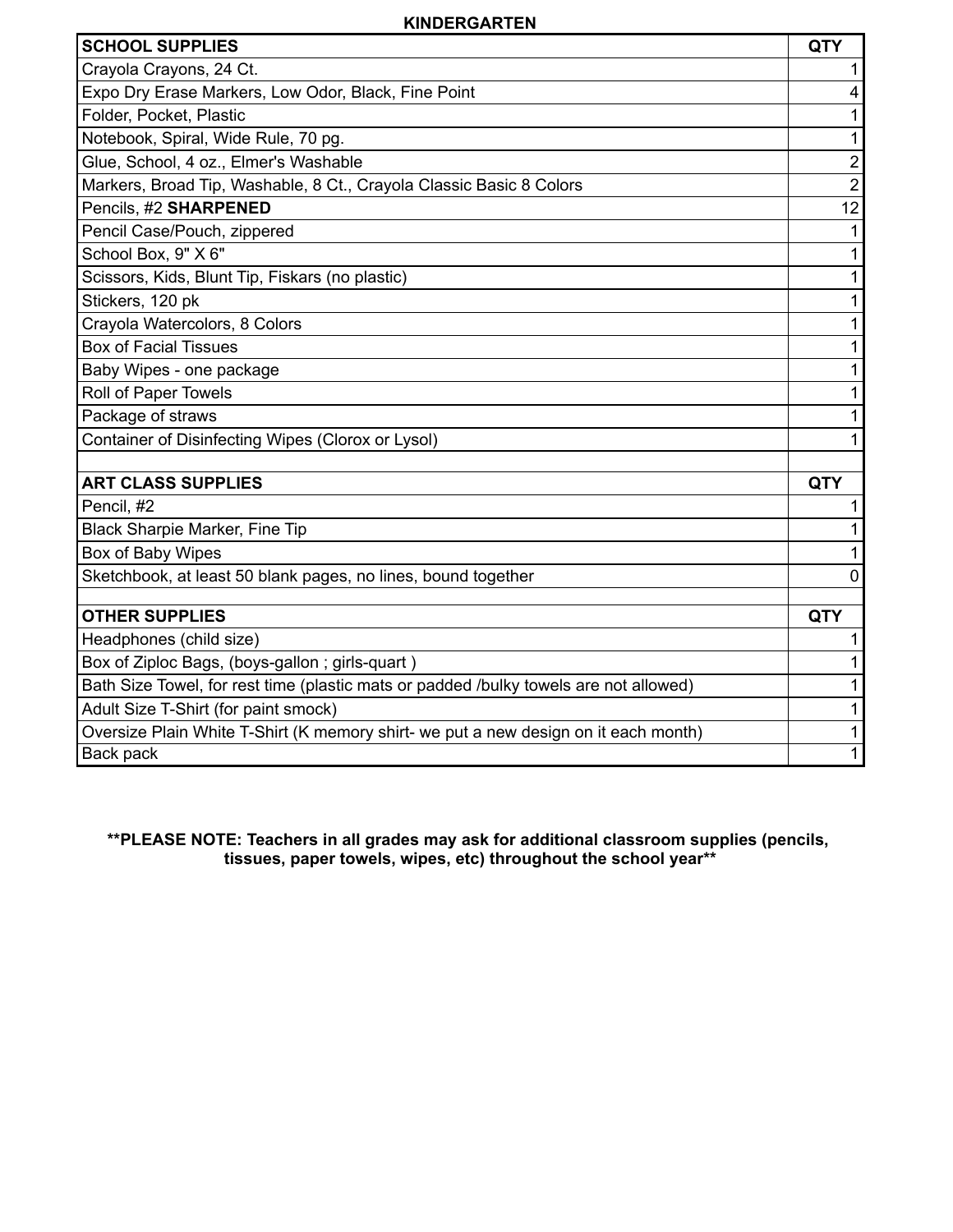| <b>SCHOOL SUPPLIES</b>                                                    | <b>QTY</b>     |
|---------------------------------------------------------------------------|----------------|
| Crayons, 24 Ct.                                                           |                |
| Dry Erase Markers, Low Odor, Set of 4, Fine Point                         | 1              |
| Eraser, Large Pink                                                        | $\overline{2}$ |
| Folder, Pocket, Plastic, Purple                                           | 1              |
| Folder, Pocket, Plastic, Blue                                             | 1              |
| Folder, Pocket, Plastic, Green                                            | 1              |
| Folder, Pocket, Plastic, Red                                              | 1              |
| Glue, School, 4 oz., washable                                             | 1              |
| Glue Stick, Large (.88 oz)                                                | 4              |
| Markers, Broad Tip, Washable, 8 Ct.                                       | 1              |
| Notebook, Spiral, Wide Rule, 70 pg.                                       | 1              |
| Pencils, #2 SHARPENED                                                     | 24             |
| Pencil Case/Pouch, zippered                                               |                |
| Scissors, Kids, Blunt Tip                                                 | 1              |
| Stickers, 120pk                                                           | 1              |
| Watercolors, 8 Colors                                                     | 1              |
| <b>Box of Facial Tissues</b>                                              | 1              |
| Box of Baby Wipes (box, not cylinder)                                     | $\overline{2}$ |
| Roll of Paper Towels                                                      | 1              |
|                                                                           |                |
| <b>ART CLASS SUPPLIES</b>                                                 | <b>QTY</b>     |
| Pencil, #2                                                                | 1              |
| Black Sharpie Marker, Fine Tip                                            |                |
| Box of Baby Wipes                                                         |                |
| Sketchbook, at least 50 blank pages, no lines, bound together             | $\mathbf 0$    |
| <b>OTHER SUPPLIES</b>                                                     | <b>QTY</b>     |
|                                                                           | 1              |
| Headphones (can be purchased through SGS Office)<br>Tote Bag or Back Pack |                |
|                                                                           | 1              |
| Adult Size T-Shirt (for paint smock)                                      | 1              |
| Box of Ziploc Bags, (boys-gallon; girls-quart)                            |                |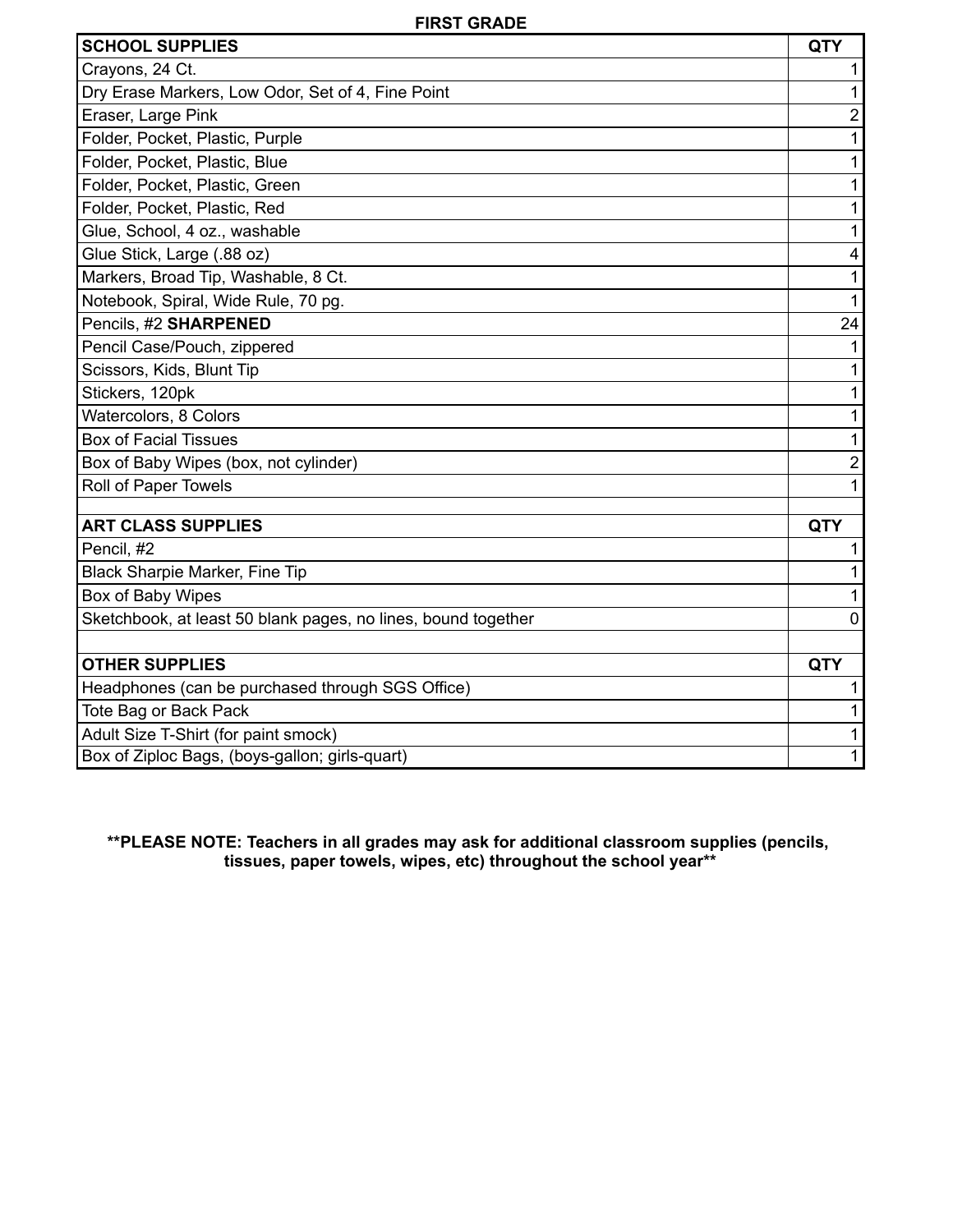| <b>SCHOOL SUPPLIES</b>                                        | <b>QTY</b>              |
|---------------------------------------------------------------|-------------------------|
| Crayons, 24 Ct.                                               | 1                       |
| Dry Erase Markers, Low Odor, Set of 8, Fine Point             | 1                       |
| Folder, Pocket, Plastic, Purple                               | 1                       |
| Folder, Pocket, Plastic, Blue                                 | 1                       |
| Folder, Pocket, Plastic, Red                                  | 1                       |
| Glue, School, 4oz.                                            | 1                       |
| Glue Stick, Large (.88 oz)                                    | $\mathbf 2$             |
| Markers, Broad Tip, Washable, 8 Ct.                           | 1                       |
| Notebook, Spiral, Wide Rule, 70 pg.                           | $\mathfrak{S}$          |
| Pencil Sharpener with Cover                                   | $\mathbf{1}$            |
| Pencils, #2 SHARPENED                                         | 36                      |
| Pencils, Colored, 7", 12 Ct.                                  | $\mathbf{1}$            |
| Ruler, 12" Standard/Metric, Plastic                           | $\mathbf{1}$            |
| Pencil Case/Pouch, Zippered                                   | $\mathbf{2}$            |
| Scissors, Kids, Blunt Tip                                     | 1                       |
| Watercolors, 8 Colors                                         | 1                       |
| Stickers, 120pk                                               | $\mathbf 1$             |
| <b>Box of Facial Tissues</b>                                  | $\overline{\mathbf{c}}$ |
| Roll of Paper Towels                                          | $\overline{2}$          |
| <b>Clorox Wipes</b>                                           | $\overline{2}$          |
|                                                               |                         |
| <b>ART CLASS SUPPLIES</b><br>Pencil, #2                       | QTY<br>1                |
| Black Sharpie Marker, Fine Tip                                | 1                       |
| Box of Baby Wipes                                             | 1                       |
| Sketchbook, at least 50 blank pages, no lines, bound together | $\Omega$                |
|                                                               |                         |
| <b>OTHER SUPPLIES</b>                                         | QTY                     |
| Headphones (can be purchased through SGS Office)              | 1                       |
| Tote Bag or Back Pack                                         | 1                       |
| Gym Shoes (No black soles), to be kept at school              | 1                       |
| Box of Ziploc Bags, (boys-gallon; girls-quart)                |                         |
| Sock, 1 for dry erase board                                   | 1                       |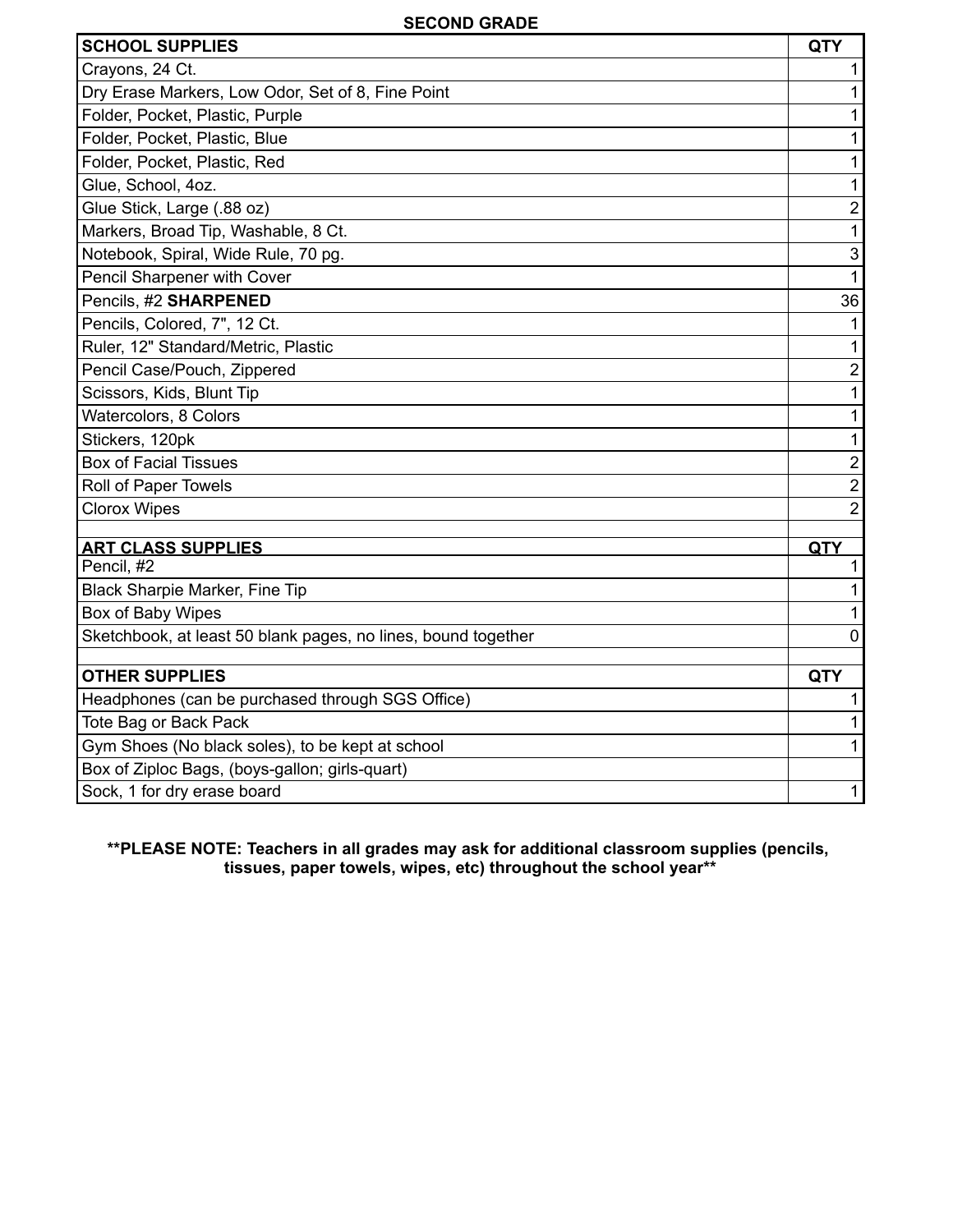| <b>SCHOOL SUPPLIES</b>                                        | <b>QTY</b>     |
|---------------------------------------------------------------|----------------|
| Plastic Folders, purple                                       |                |
| Plastic Folders, blue                                         | 1              |
| Plastic Folders, green                                        | 1              |
| Plastic Folders, red                                          | $\overline{2}$ |
| Colored Pencils 8 ct.                                         | 1              |
| Markers, 10 ct.                                               | 1              |
| Crayons, 24 Ct.                                               | 1              |
| <b>Watercolor Paints</b>                                      | 1              |
| Dry Erase Markers, Low Odor, Set of 4                         | 1              |
| <b>Eraser for Dry Erase Markers</b>                           | 1              |
| Eraser, Large Pink                                            | 1              |
| Glue, School, 4 oz.                                           | 1              |
| Highlighter assorted colors                                   | 4              |
| Notebook, Spiral, Wide Rule, 70 pg.                           | 5              |
| Pencil Case/Pouch, Zippered                                   | $\overline{c}$ |
| Pencil Sharpener with Cover                                   | $\mathbf{1}$   |
| Pencils, #2 SHARPENED                                         | 24             |
| Scissors, Kids, Pointed Tip                                   | 1              |
| <b>Box of Facial Tissues</b>                                  | 1              |
| Container of Antibacterial Wipes (Wet Ones, Wet Wipes, etc)   | 1              |
| Index Cards, 100 Ct.                                          | $\overline{2}$ |
| <b>Glue Sticks</b>                                            | $\overline{2}$ |
| <b>Container of Clorox Wipes</b>                              | 1              |
| <b>ART CLASS SUPPLIES</b>                                     | <b>QTY</b>     |
| Pencil, #2                                                    | 1              |
| Black Sharpie Marker, Fine Tip                                | 1              |
| Box of Baby Wipes                                             | 1              |
| Sketchbook, at least 50 blank pages, no lines, bound together | 0              |
|                                                               |                |
| <b>OTHER SUPPLIES</b>                                         | <b>QTY</b>     |
| Headphone/microphone combo chromebook compatable              |                |
| Tote Bag or Back Pack needs to fit in a locker                | 1              |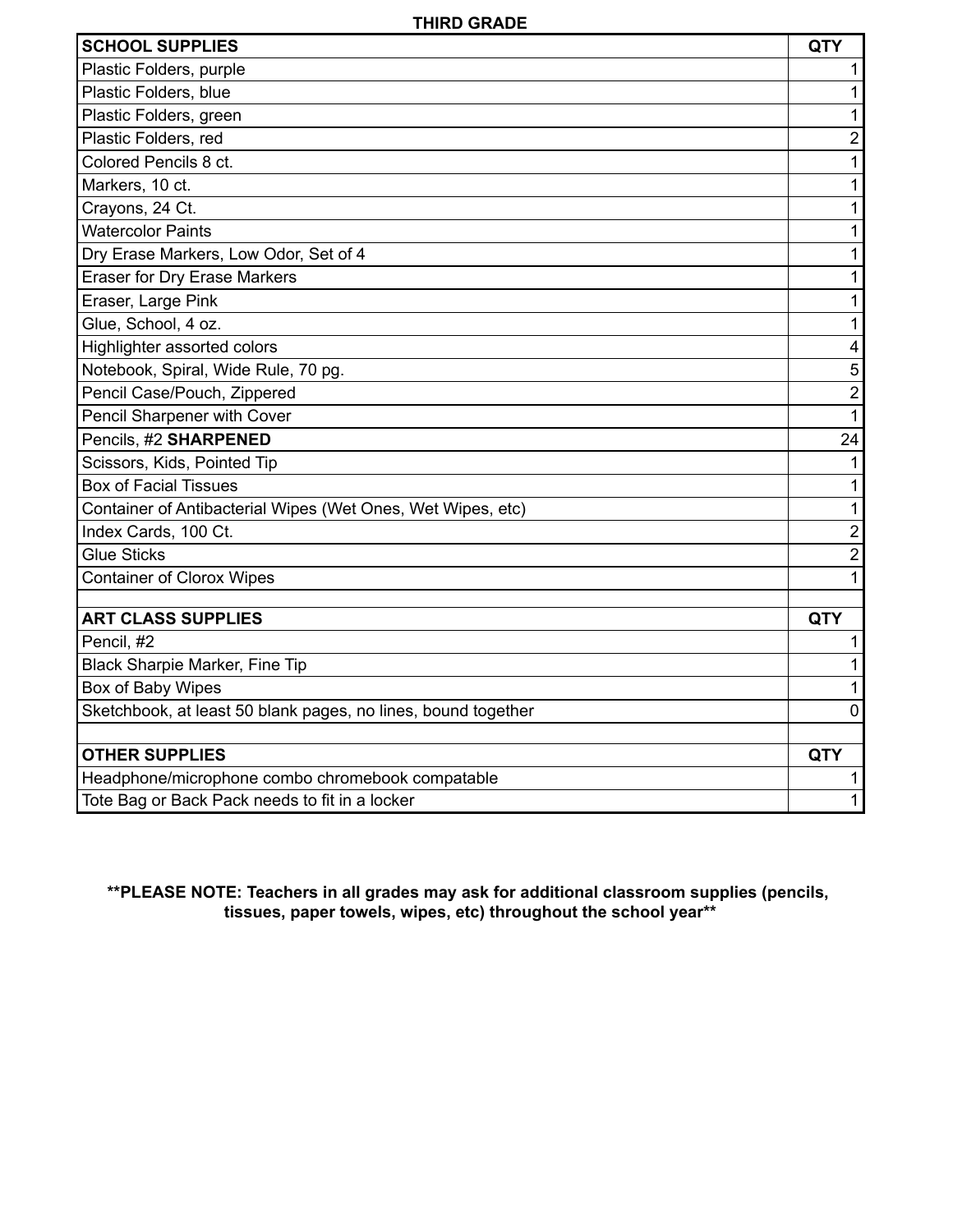| <b>SCHOOL SUPPLIES</b>                                                          | <b>QTY</b>                |
|---------------------------------------------------------------------------------|---------------------------|
| <b>Composition Notebooks</b>                                                    | 3                         |
| Crayola Crayons, 24 Ct.                                                         | 1                         |
| Dry Erase Markers, Low Odor, Set of 6                                           | 1                         |
| <b>Eraser for Dry Erase Markers</b>                                             | 1                         |
| Eraser, Large Pink                                                              | 1                         |
| Glue Stick large                                                                | $\boldsymbol{2}$          |
| Highlighter, 3 Ct., Assorted Color                                              | 1                         |
| Marker, Fine Tip, Black (Sharpie)                                               | 1                         |
| Markers, Broad Tip, Washable, 8 Ct.                                             | 1                         |
| Plastic Folders, orange                                                         | 1                         |
| Plastic Folders, purple                                                         | 1                         |
| Plastic Folders, blue                                                           | 1                         |
| Plastic Folders, green                                                          |                           |
| Plastic Folders, red                                                            | 1                         |
| Notebook, Spiral, Wide Rule, 70 pg. Blue                                        | 1                         |
| Notebook, Spiral, Wide Rule, 70 pg. Green                                       | 1                         |
| Notebook, Spiral, Wide Rule, 70 pg. Red                                         | 1                         |
| Pen, Red Ballpoint                                                              | $\ensuremath{\mathsf{3}}$ |
| Pens, Black or Blue Erasable                                                    | $\overline{\mathbf{4}}$   |
| Pencil Case/Pouch, Zippered                                                     | $\overline{2}$            |
| Pencils, #2 SHARPENED                                                           | 24                        |
| Pencils, Colored, 7", 12 Ct.                                                    | 1                         |
| Ruler, 12" Standard/Metric, Wood                                                | 1                         |
| Scissors, Kids, Pointed Tip                                                     | 1                         |
| Sticky Notes 3" X 3", Pkg                                                       | 1                         |
| Large Box of Facial Tissues                                                     | 1                         |
| Container of Antibacterial Wipes (Wet Ones, Wet Wipes, etc)                     | 1                         |
| Container of Disinfecting Wipes (Clorox or Lysol)                               | 1                         |
| Roll of Paper Towels                                                            | 1                         |
|                                                                                 |                           |
| <b>ART CLASS SUPPLIES</b>                                                       | <b>QTY</b>                |
| Pencil, #2                                                                      | 1                         |
| Black Sharpie Marker, Fine Tip                                                  | 1                         |
| Box of Baby Wipes                                                               | 1                         |
| Sketchbook, at least 50 blank pages, no lines, bound together                   | $\mathbf 0$               |
| <b>OTHER SUPPLIES</b>                                                           | <b>QTY</b>                |
| Paper, COLORED Looseleaf, Wide Rule, 150 Ct.                                    | 1                         |
| Headphone/microphone set with one connection compatible with Chromebook or iPad |                           |
| Tote Bag or Back Pack: Consider wheels, easier on child's back                  | 1<br>1                    |
| Gym Bag                                                                         | 1                         |
| Gym Shoes (No black soles), to be kept at school                                | 1                         |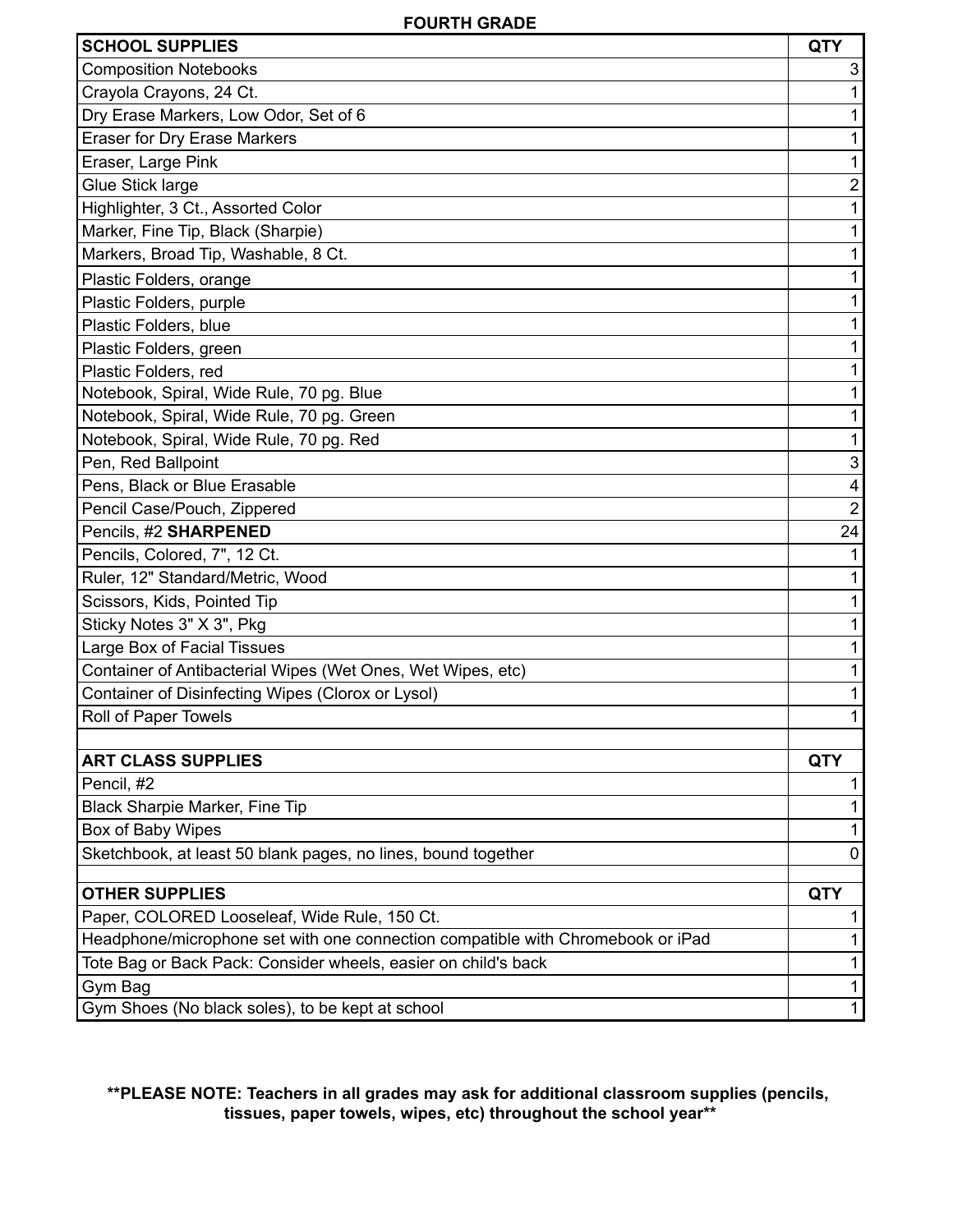| <b>SCHOOL SUPPLIES</b>                                                          | <b>QTY</b>     |
|---------------------------------------------------------------------------------|----------------|
| Crayons, 24 Ct.                                                                 | 1              |
| Dry Erase Markers, Low Odor, Set of 4                                           | 1              |
| Eraser, Large Pink                                                              | $\overline{2}$ |
| Binder, 1" 3 Ring Binder (Hard Back)                                            | 1              |
| Folders, Pocket, Plastic, Assorted Colors (No Black)                            | 8              |
| Folder, Pocket, Plastic, Orange                                                 | 1              |
| Glue, liquid, 225 mL                                                            | $\mathbf{1}$   |
| Highlighter, 4 Ct., Assorted Color                                              | 1              |
| Marker, Fine Tip, Black (Sharpie)                                               | $\mathbf 2$    |
| Notebook, Composition, 100 pages (Wide Ruled)                                   | $\mathbf 1$    |
| Notebook, Spiral, Wide Rule, 70 pg. (No Black)                                  | $\,6\,$        |
| Paper, Looseleaf, Wide Rule, 150 Ct.                                            | $\mathbf{1}$   |
| Pens, Red Ballpoint                                                             | 12             |
| Pens, Black or Blue Ballpoint                                                   | 12             |
| Pencil Case/Pouch, Zippered                                                     | $\overline{2}$ |
| Pencils, #2 SHARPENED                                                           | 24             |
| Pencils, Colored, 7", 12 Ct.                                                    | $\mathbf{1}$   |
| Ruler, 12" Standard/Metric, Wood or Plastic                                     | $\mathbf{1}$   |
| Scissors, Student, 7"                                                           | 1              |
| <b>Box of Facial Tissues</b>                                                    | 1              |
| Container of Antibacterial Wipes (Wet Ones, Wet Wipes, etc)                     | 1              |
| Roll of Paper Towels                                                            | 1              |
| Container of Disinfecting Wipes (Clorox or Lysol)                               | 1              |
| <b>ART CLASS SUPPLIES</b>                                                       | <b>QTY</b>     |
| Pencil, #2                                                                      | 1              |
| Black Sharpie Marker, Ultra Fine Tip                                            | 1              |
| Paper Towels (roll)                                                             | 1              |
| Sketchbook, at least 30 blank pages, no lines, bound together                   | $\mathbf 0$    |
| <b>OTHER SUPPLIES</b>                                                           | <b>QTY</b>     |
| Headphone/microphone set with one connection compatible with Chromebook or iPad | 1              |
| Tote Bag or Back Pack                                                           | 1              |
| Gym Bag                                                                         | 1              |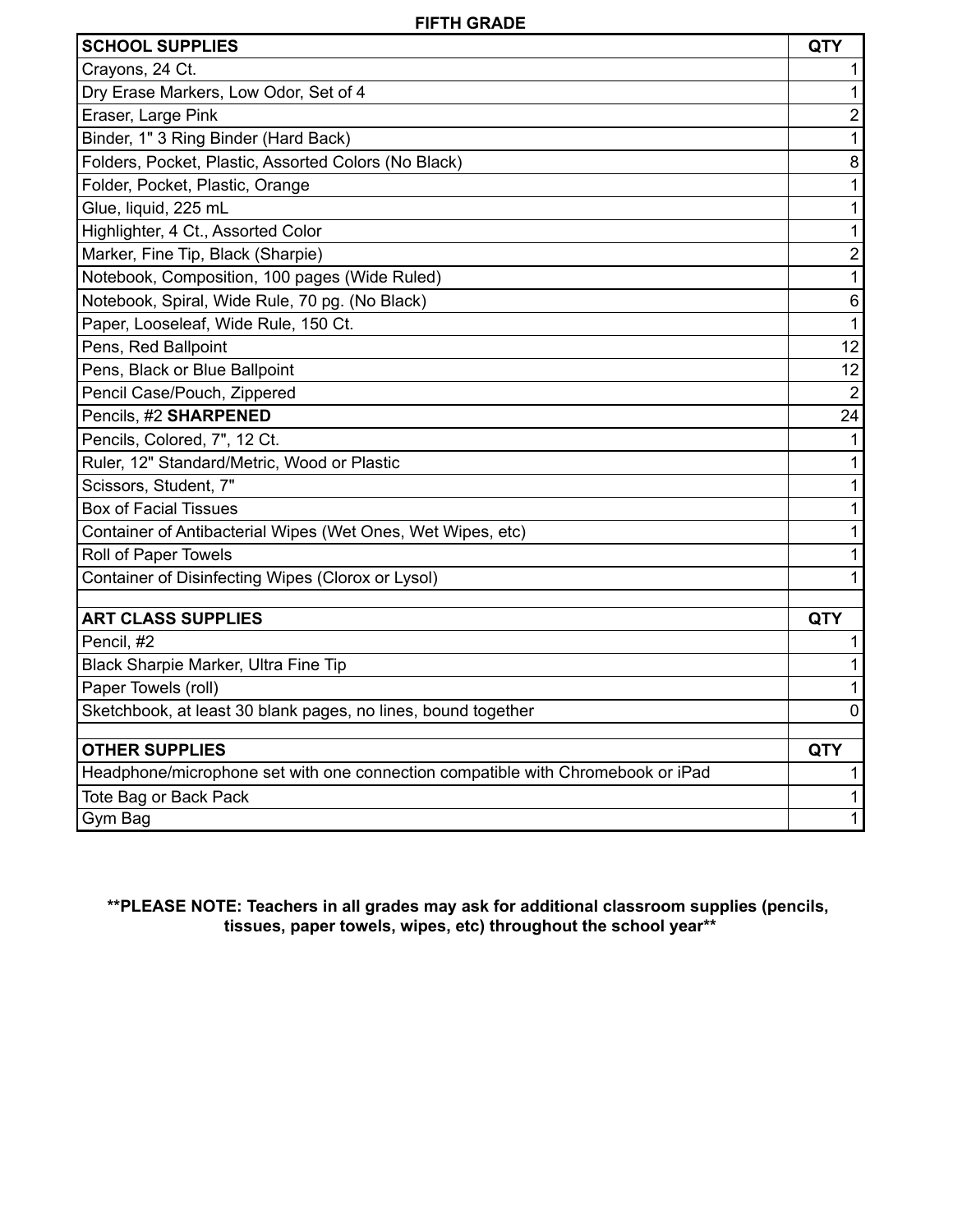| <b>SCHOOL SUPPLIES</b>                                                          | <b>QTY</b>                |
|---------------------------------------------------------------------------------|---------------------------|
| 3 Ring Binder, 1", Hardback                                                     |                           |
| Binder Dividers pack of 5                                                       |                           |
| Crayola Crayons, 24 Ct.                                                         | 1                         |
| Eraser, Large Pink                                                              | 1                         |
| Expandable Folder 8 Pocket Mead 5 Star horizontal                               | 1                         |
| Glue Stick, Large (.88 oz)                                                      | 1                         |
| Highlighter, 4 Ct., Assorted Color                                              | 1                         |
| Index Cards, 3x5, Lined, 100 Ct.                                                | $\overline{\mathbf{c}}$   |
| Markers, Broad Tip, Washable, 8 Ct.                                             | 1                         |
| Notebook, Spiral, Wide Rule, 70 pg, Black                                       | 1                         |
| Notebook, Spiral, Wide Rule, 70 pg, Blue                                        | 1                         |
| Notebook, Spiral, Wide Rule, 70 pg, Green                                       | 1                         |
| Notebook, Spiral, Wide Rule, 70 pg, Yellow                                      | 1                         |
| Notebook, Spiral, Wide Rule, 70 pg, Red                                         | 1                         |
| Notebook, Spiral, Wide Rule, 70 pg, Purple                                      | 1                         |
| Paper, Looseleaf, Wide Rule, 150 Ct.                                            | 1                         |
| Pens (Red, Green Purple, etc.) Ballpoint                                        | $\mathfrak{B}$            |
| Pens, Black or Blue Ballpoint                                                   | 12                        |
| Pencil Case/Pouch, Zippered                                                     | $\mathbf{1}$              |
| Pencils, #2 or mechanical                                                       | 12                        |
| Pencils, Colored, 7", 12 Ct.                                                    | 1                         |
| Ruler, 12" Standard/Metric, Wood                                                | 1                         |
| Scissors, Student, 7"                                                           | 1                         |
| <b>Box of Facial Tissues</b>                                                    | $\ensuremath{\mathsf{3}}$ |
| Roll of Paper Towels                                                            | 3                         |
| Container of Antibacterial Wipes (Wet Ones, Wet Wipes, etc)                     | $\overline{2}$            |
| <b>ART CLASS SUPPLIES</b>                                                       | <b>QTY</b>                |
| Pencil, #2                                                                      | 1                         |
| Black Sharpie Marker, Ultra Fine Tip                                            | 1                         |
| Paper Towels (roll)                                                             | 1                         |
| Sketchbook, at least 30 blank pages, no lines, bound together                   | 0                         |
| <b>OTHER SUPPLIES</b>                                                           | <b>QTY</b>                |
| Headphone/microphone set with one connection compatible with Chromebook or iPad | 1                         |
| Tote Bag or Back Pack                                                           | 1                         |
| Gym Bag                                                                         | 1                         |
| Gym Shoes (No black soles), to be kept at school                                | 1                         |
| Scientific Calculator w/Trigonometric Functions (Texas Instrument TI-30XIIS)    | 1                         |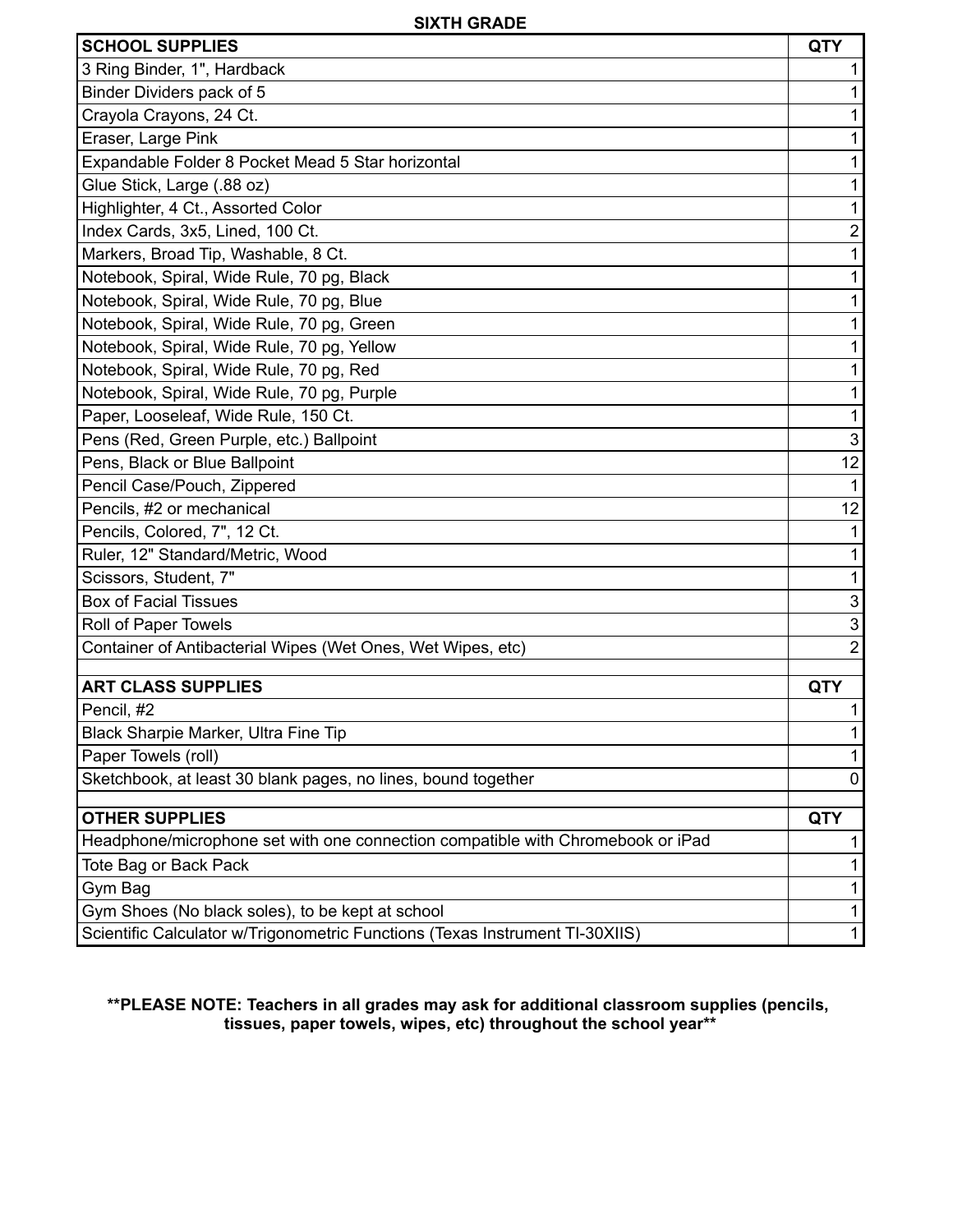| <b>SCHOOL SUPPLIES</b>                                                           | <b>QTY</b>                |
|----------------------------------------------------------------------------------|---------------------------|
| 3 Ring Binder, 1", Hardback                                                      |                           |
| Binder Dividers pack of 5                                                        | 1                         |
| Crayola Crayons, 24 Ct.                                                          | 1                         |
| Eraser, Large Pink                                                               | 1                         |
| Expandable Folder 8 pocket Mead 5 Star horizontal                                | 1                         |
| Glue Stick, Large (.88 oz)                                                       | 1                         |
| Highlighter, 4 Ct., Assorted Color                                               | 1                         |
| Index Cards, 3x5, Lined, 100 Ct.                                                 | 1                         |
| Notebook, Spiral, Wide Rule, 70 pg, Black                                        |                           |
| Notebook, Spiral, Wide Rule, 70 pg, Blue                                         | 1                         |
| Notebook, Spiral, Wide Rule, 70 pg, Green                                        |                           |
| Notebook, Spiral, Wide Rule, 70 pg, Red                                          | 1                         |
| Notebook, Spiral, Wide Rule, 70 pg, Purple                                       |                           |
| Notebook, Spiral, 3 Subject, Yellow                                              | 1                         |
| Paper, Looseleaf, Wide Rule, 150 Ct.                                             | 1                         |
| Paper, Graph 4X4 (graph ruled) quad filler paper (10.5" x 8")                    | 1                         |
| Pens (Red, Green, Purple, etc.) Ballpoint                                        | 3                         |
| Pens, Black or Blue Ballpoint                                                    | 6                         |
| Pencil Case/Pouch, Zippered                                                      | 1                         |
| Pencils, #2 or mechanical                                                        | 12                        |
| Pencils, Colored, 7", 12 Ct.                                                     | 1                         |
| Protractor, 6"                                                                   | 1                         |
| Scissors, Student, 7"                                                            | 1                         |
| <b>Box of Facial Tissues</b>                                                     | $\ensuremath{\mathsf{3}}$ |
| Roll of Paper Towels                                                             | $\ensuremath{\mathsf{3}}$ |
| Container of Antibacterial Wipes (Wet Ones, Wet Wipes, etc)                      | $\overline{2}$            |
|                                                                                  |                           |
| <b>ART CLASS SUPPLIES</b>                                                        | <b>QTY</b>                |
| Pencil, #2                                                                       |                           |
| Black Sharpie Marker, Ultra Fine Tip                                             | 1                         |
| Paper Towels (roll)                                                              |                           |
| Sketchbook, at least 30 blank pages, no lines, bound together                    | 1                         |
| <b>OTHER SUPPLIES</b>                                                            | <b>QTY</b>                |
| Headphone/microphone set with one connection compatible with Chromebook or iPad  | 1                         |
| Tote Bag or Back Pack                                                            |                           |
| Gym Bag                                                                          | 1                         |
| Gym Shoes (No black soles), to be kept at school                                 | 1                         |
| Scientific Calculator w/Trigonometric Functions (Texas Instrument TI-84 Plus CE) | $\mathbf{1}$              |